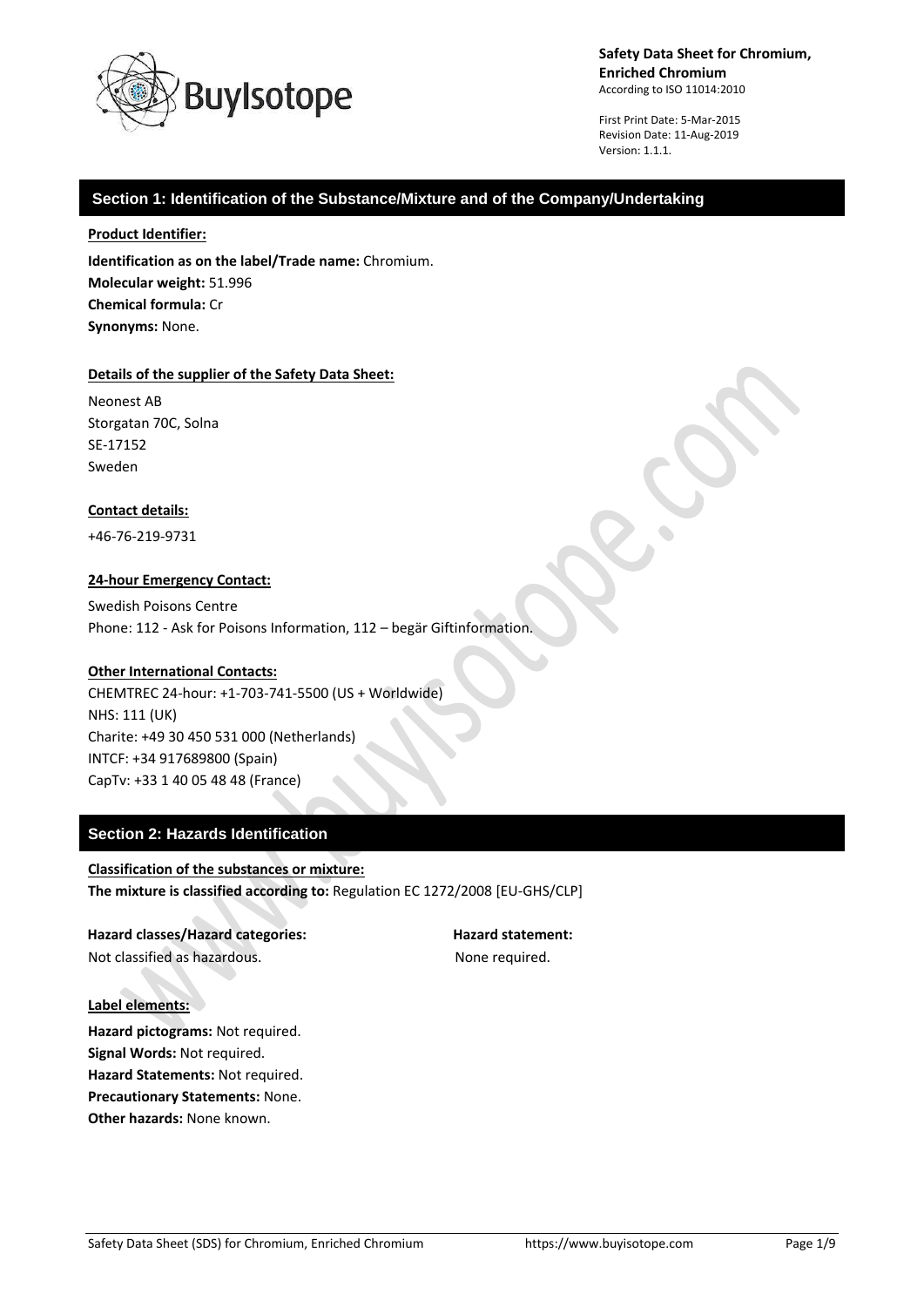

First Print Date: 5-Mar-2015 Revision Date: 11-Aug-2019 Version: 1.1.1.

# **Section 3: Composition/Information on Ingredients**

**Substance/Mixture:** Substance.

## **Ingredients:**

| <b>Substance name (IUPAC/EC)</b> | CAS-No.   | <b>Molecular</b> | Concentration | <b>Classification</b> |
|----------------------------------|-----------|------------------|---------------|-----------------------|
|                                  | EC-No.    | weight           | % by weight   | EC1272/2008           |
| Chromium                         | 7440-47-3 | 51.996           | >99%          | Not Classified.       |
|                                  | 231-157-5 |                  |               |                       |

For explanation of abbreviations see Section 16.

# **Section 4: First-Aid Measures**

# **Description of first aid measures:**

**In case of inhalation:** Remove from exposure to fresh air immediately. If not breathing, give artificial respiration. If breathing is difficult, give oxygen. Get medical attention.

**In case of skin contact:** Immediately flush skin with plenty of water for at least 15 minutes. Remove contaminated clothing and shoes. Get medical attention.

**In case of eye contact:** Immediately flush eyes with plenty of water for at least 15 minutes, lifting lower and upper eyelids occasionally. Get medical attention immediately.

**In case of ingestion:** Do NOT induce vomiting. If victim is conscious and alert, give 2-4 cups full of milk or water. Never give anything by mouth to an unconscious person. Get medical aid immediately.

## **Most important symptoms and effects, both acute and delayed:**

**Inhalation:** Causes respiratory tract irritation. Inhalation of fumes may cause metal fume fever, which is characterized by flu-like symptoms with metallic taste, fever, chills, cough, weakness, chest pain, muscle pain and increased white blood cell count. May cause asthma or shortness of breath. May cause headache, coughing, fever, weight loss or pneumoconiosis.

**Eyes:** Causes eye irritation; may cause conjunctivitis.

**Skin contact:** Causes skin irritation. Prolonged and/or repeated contact may cause irritation and/or dermatitis. May cause skin sensitization, an allergic reaction, which becomes evident upon re-exposure to this material.

**Ingestion:** May cause irritation of the digestive tract; may cause liver damage.

**Indication of any immediate medical attention and special treatment needed:** Treat symptomatically. Show this safety data sheet to a physician or emergency room.

# **Section 5: Fire-Fighting Measures**

## **Extinguisher media:**

**Suitable extinguisher media:** Use dry sand or earth to smother fire. Use dry chemical to fight fire. Contact professional firefighters immediately.

**Unsuitable extinguishing media:** None known.

**Special hazards arising from the mixture:** During a fire, irritating and highly toxic gases may be generated by thermal decomposition or combustion. Dust can be an explosion hazard when exposed to heat or flame.

**Advice for fire-fighters:** Wear self-contained breathing apparatus and protective clothing to prevent contact with skin and eyes.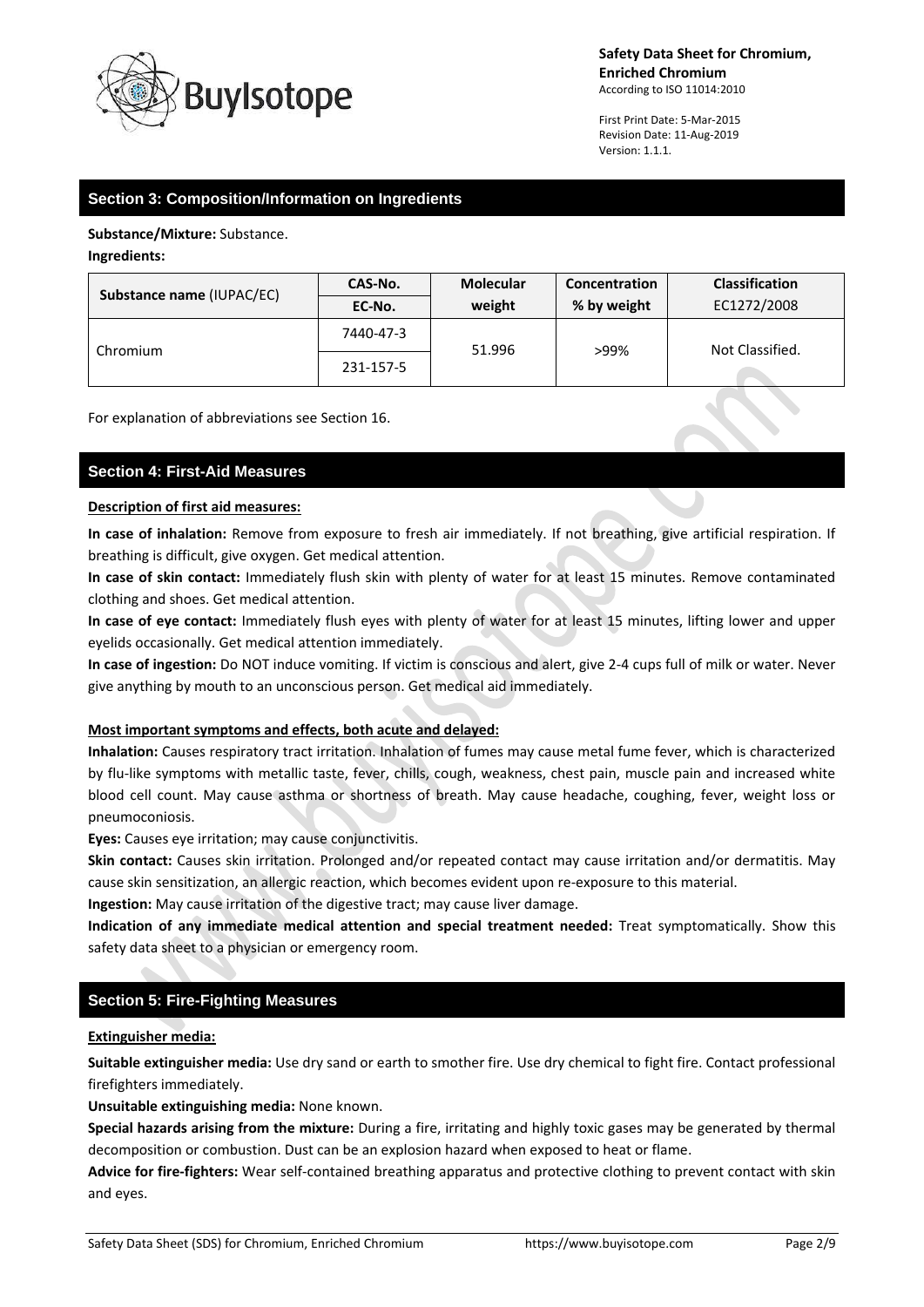

First Print Date: 5-Mar-2015 Revision Date: 11-Aug-2019 Version: 1.1.1.

**Further information:** Standard procedure for chemical fires. Use extinguishing measures that are appropriate to local circumstances and the surrounding environment.

# **Section 6: Accidental Release Measures**

## **Personal precautions, protective equipment and emergency procedures:**

**Personal precautions:** Wear appropriate protective eyeglasses or chemical safety goggles as described by OSHA's eye and face protection regulations in 29 CFR 1910.133 or European Standard EN166. Wear appropriate gloves to prevent skin exposure. Wear appropriate protective clothing to prevent skin exposure. Follow the OSHA respirator regulations found in 29CFR 1910.134 or European Standard EN 149. Always use a NIOSH- or European Standard EN 149-approved respirator when necessary.

**Environmental precautions:** Prevent product from entering drains. Prevent further leakage or spillage if safe to do so. Local authorities should be advised if significant spillages cannot be contained.

## **Methods for containment and cleaning up:**

**Methods for cleaning up:** Clean up spills immediately, observing precautions in the Protective Equipment section. Sweep up or absorb material, then place into a suitable clean, dry, closed container for disposal. Avoid generating dusty conditions. Remove all sources of ignition. Isolate area and deny entry. Place under an inert atmosphere. Do not use combustible materials such as paper towels to clean up spill.

#### **Reference to other sections:**

Treat recovered material as described in the section "Disposal considerations".

# **Section 7: Handling and Storage**

## **Precautions for safe handling:**

**Advice on safe handling:** Avoid contact with skin and eyes. Avoid formation of dust and aerosols. Provide appropriate exhaust ventilation at places where dust is formed. Use normal measures for preventive fire protection. **Hygiene measures:** Do not eat, drink or smoke when using this product.

## **Conditions for safe storage, including incompatibilities:**

**Requirements for storage areas and containers:** Keep in a tightly closed container, stored in a cool, dry, ventilated area. Protect against physical damage. Do not store on wooden floors. Containers of this material may be hazardous when empty since they retain product residues (dust, solids); observe all warnings and precautions listed for the product.

# **Section 8: Exposure Controls/Personal Protection**

## **Control parameters:**

**Occupational exposure limits:** ACGIH:  $0.5$  mg/m<sup>3</sup> NIOSH: as Cr 0.5 mg/m $^3$  TWA OSHA: Final PELs - Chromium, sol. chromic, chromous salts (as Cr): 0.5 mg/m<sup>3</sup> TWA; Chromium, metal and insoluble salts (as Cr): 1 mg/m<sup>3</sup> TWA OSHA Vacated PELs: Chromium: (as Cr): 1 mg/m<sup>3</sup> TWA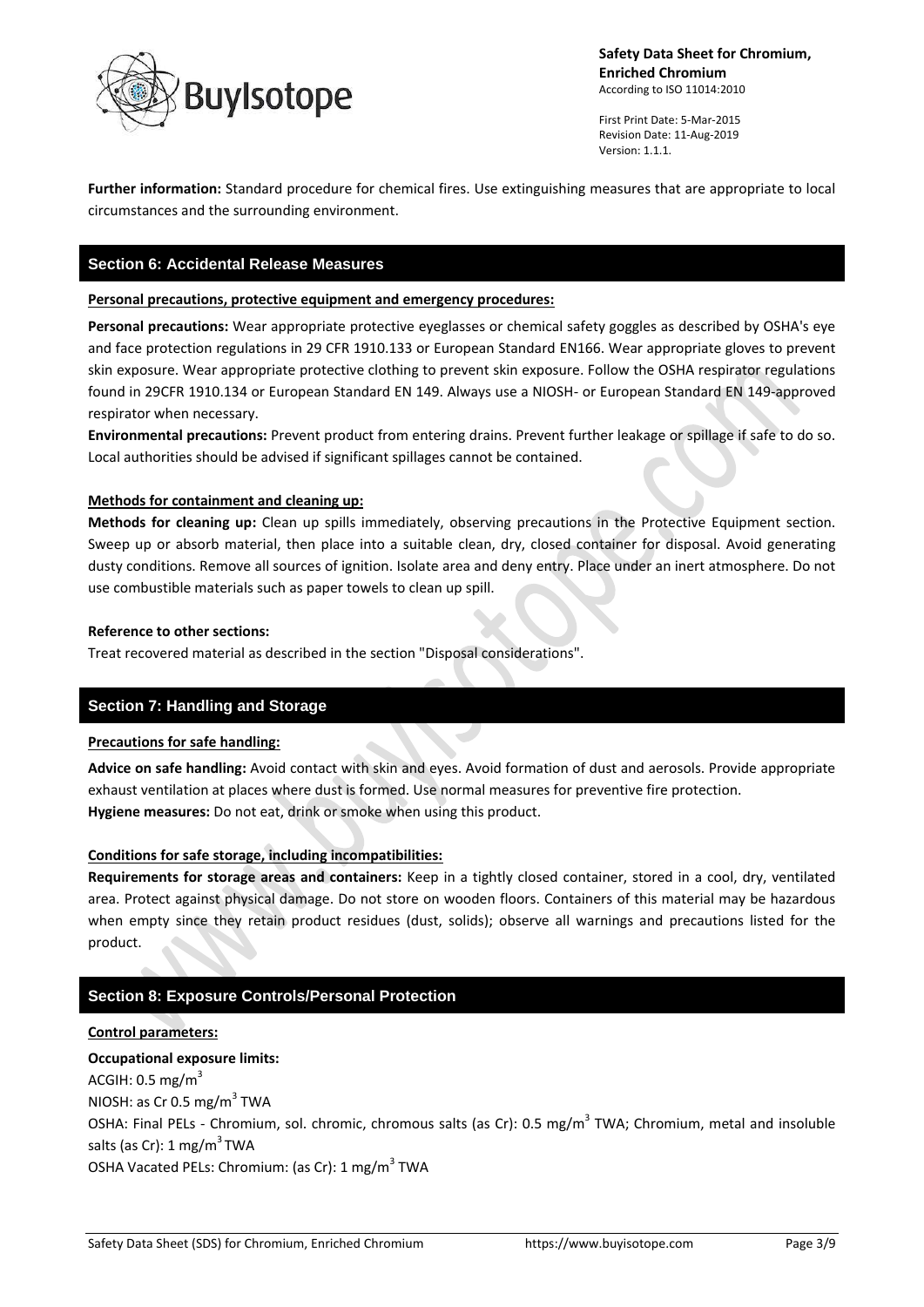

First Print Date: 5-Mar-2015 Revision Date: 11-Aug-2019 Version: 1.1.1.

#### **Exposure controls:**

**Appropriate engineering controls:** Facilities storing or utilizing this material should be equipped with an eyewash facility and a safety shower. Use adequate general or local exhaust ventilation to keep airborne concentrations below the permissible exposure limits.

## **Individual protection measures, such as personal protective equipment:**

**Eye/face protection:** Use safety glasses. If there is a potential for exposure to particles which could cause eye discomfort, wear chemical goggles. Maintain eye wash fountain and quick-drench facilities in work area.

**Hand protection:** Use chemical resistant gloves. Examples of preferred glove barrier materials include: Butyl rubber, Neoprene, Nitrile/butadiene rubber, Polyethylene, Ethyl vinyl alcohol laminate, polyvinyl alcohol, Polyvinyl chloride. **Body protection:** Wear appropriate protective clothing to prevent skin exposure.

**Respiratory protection:** If discomfort is experienced, use an approved air-purifying respirator. Respiratory protection should be worn when there is a potential to exceed the exposure limit requirements or guidelines.

## **Section 9: Physical and Chemical Properties**

#### **Information on basic physical and chemical properties**

**Appearance (form):** Solid. **Colour:** Silver grey. **Odour:** Odourless. **Density:**  $7.19$  g/cm<sup>3</sup> **Odour threshold:** No data available. **Molecular Weight:** 51.996 **pH (concentration):** No data available. **Melting point/range (°C):** 1857 °C **Boiling point/range (°C):** 2690 °C **Freezing point (°C):** No data available. **Flash point (°C):** No data available. **Evaporation rate:** No data available. **Flammability (solid, gas):** No data available. **Ignition temperature (°C):** No data available. **Upper/lower flammability/explosive limits:** No data available. **Vapour pressure (20 °C):** No data available **Vapour density:** No data available. **Relative density (25 °C):** No data available. **Water solubility (g/L) at 20 °C:** Insoluble. **n-Octanol/Water partition coefficient**: No data available. **Auto-ignition temperature:** 400 °C **Decomposition temperature:** No data available. **Viscosity, dynamic (mPa s):** No data available. **Explosive properties:** The substance or mixture is not classified as explosive. **Oxidising properties:** The substance or mixture is not classified as oxidizing.

## **Section 10: Stability and Reactivity**

**Reactivity:** No dangerous reaction known under conditions of normal use. **Chemical stability:** Stable under normal conditions.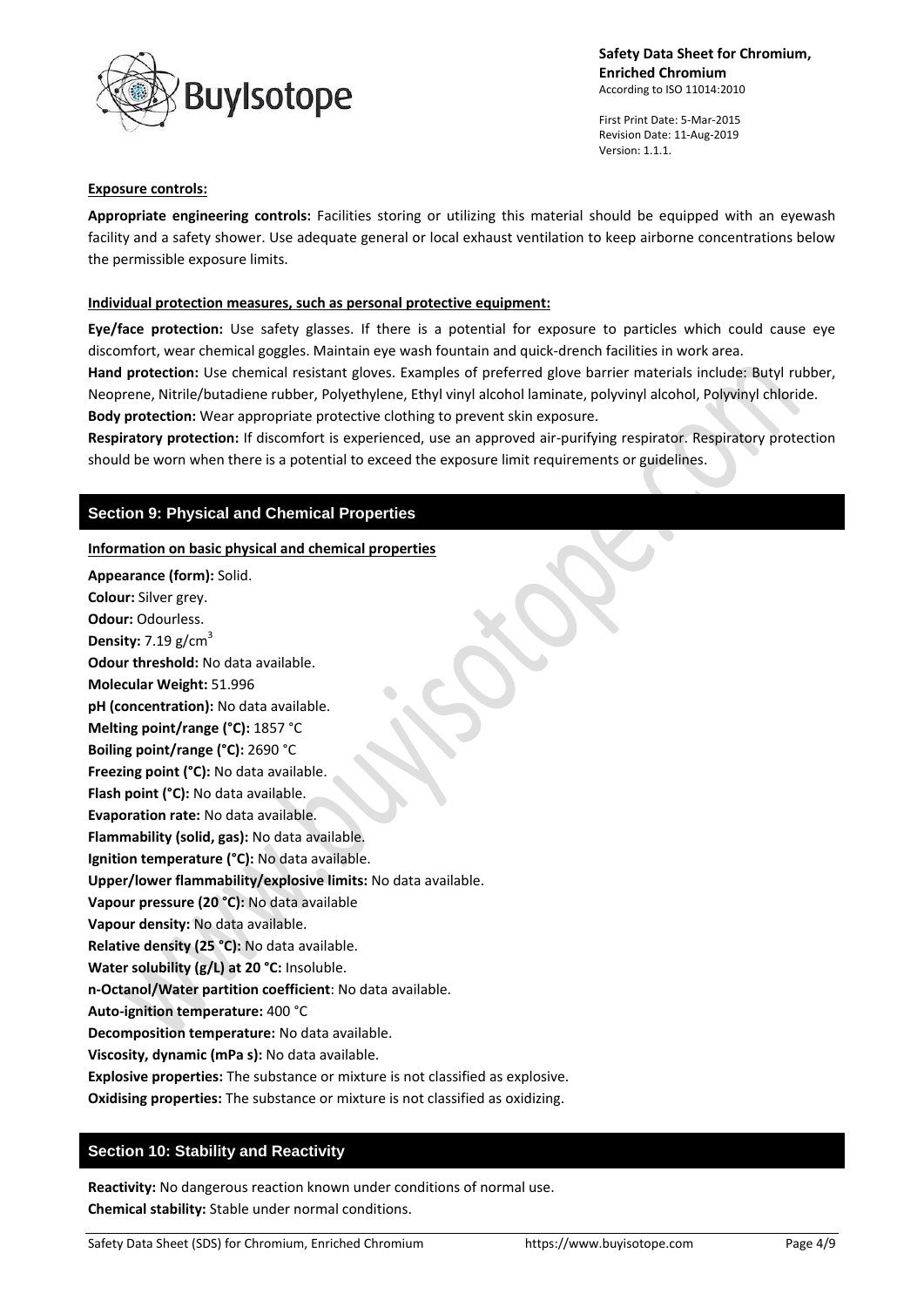

First Print Date: 5-Mar-2015 Revision Date: 11-Aug-2019 Version: 1.1.1.

**Possibility of hazardous reactions:** No dangerous reaction known under conditions of normal use. **Conditions to avoid:** Ignition sources, dust generation, exposure to air, acids, strong oxidants. **Incompatible materials:** Ammonium nitrate, hydrogen peroxide, lithium, nitric oxide, potassium chlorate, sulphur dioxide, strong oxidizers, hydrochloric acid, sulfuric acid, nitrogen oxide. **Hazardous decomposition products:** Toxic chromium oxide fumes.

# **Section 11: Toxicological Information**

#### **Information on toxicological effects:**

Not classified based on available information.

## **Classification according to GHS (1272/2008/EG, CLP)**

**Skin corrosion/irritation:** Not classified based on available information. **Serious eye damage/eye irritation:** Not classified based on available information. **Respiratory or skin sensitisation:** Not classified based on available information. **Germ cell mutagenicity:** Not classified based on available information. **Carcinogenicity:** Not classified based on available information. **Reproductive toxicity:** Not classified based on available information.

# **Specific target organ toxicity – single exposure (STOT):**

Not classified based on available information.

## **Specific target organ toxicity (STOT) – repeated exposure:**

Not classified based on available information.

## **Aspiration toxicity:**

Not classified based on available information.

# **Section 12: Ecological Information**

## **Toxicity:**

Toxicity to fish:

Mortality NOEC - *Pimephales promelas*, 12 mg/l, 7 days. Mortality LOEC - *Pimephales promelas*, 2.4 mg/l, 7 days.

LC<sub>50</sub> - *Cyprinus carpio*, 14.3 mg/l, 96 hours.

Toxicity to daphnia and other aquatic invertebrates:  $EC_{50}$  - *Daphnia magna*, 0.07 mg/l, 48 hours.

**Persistence and degradability:** No data available.

**Bioaccumulative potential:** *Oncorhynchus mykiss,* 30 days, Bioconcentration factor (BCF): 1.03 - 1.22.

**Mobility in soil:** No data available.

**Results of PBT& vPvB assessment:** Not relevant.

**Other adverse effects:** An environmental hazard cannot be excluded in the event of unprofessional handling or disposal.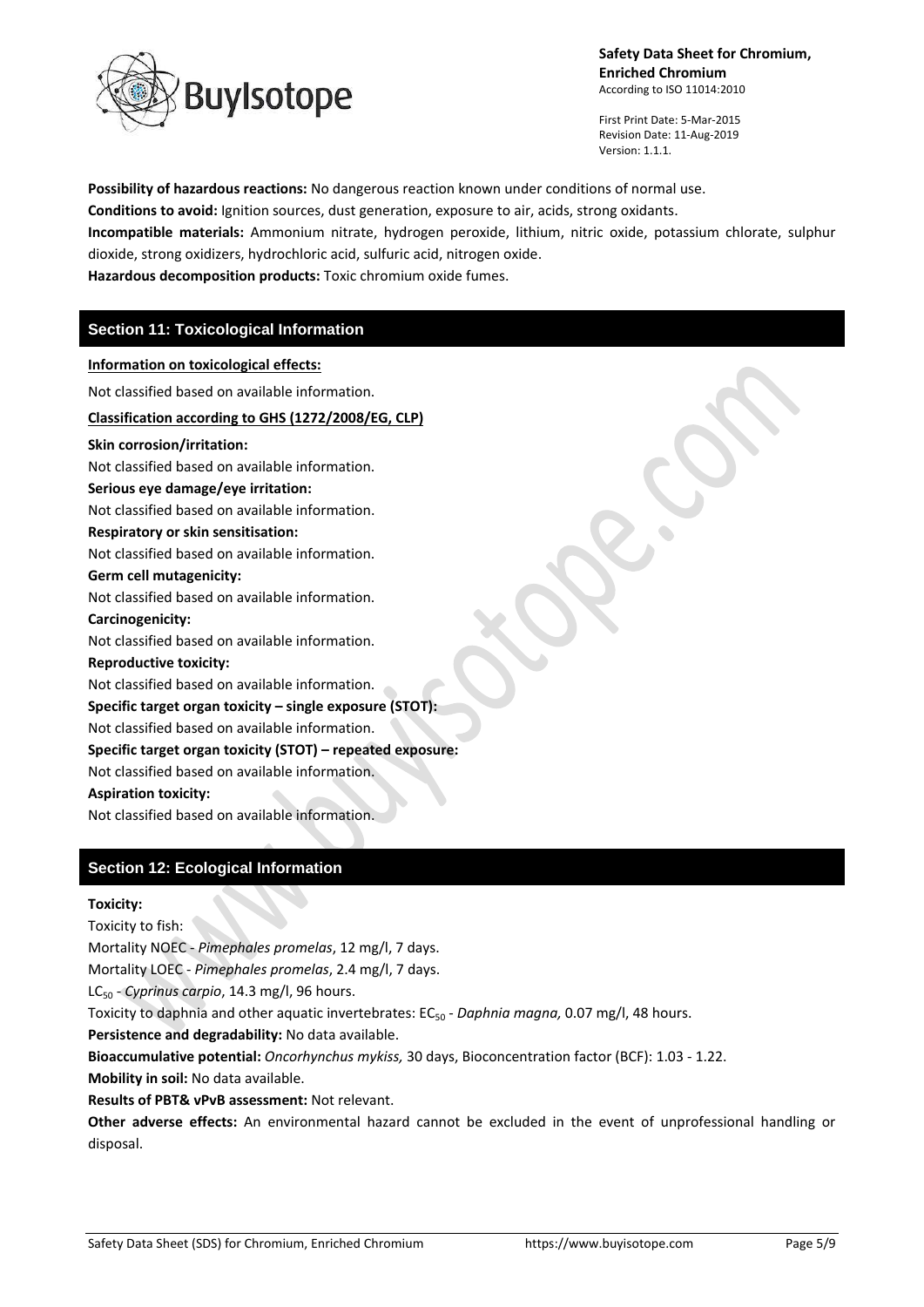

First Print Date: 5-Mar-2015 Revision Date: 11-Aug-2019 Version: 1.1.1.

# **Section 13: Disposal Considerations**

**Waste treatment methods:** Chemical waste generators must determine whether a discarded chemical is classified as a hazardous waste. Additionally, waste generators must consult state and local hazardous waste regulators to ensure complete and accurate classification.

# **Section 14: Transport Information**

**UN number:** Not regulated as a dangerous good.

**UN proper shipping name:** Not regulated as a dangerous good.

**Transport hazard class(es):** Not regulated as a dangerous good.

**Packing group:** Not regulated as a dangerous good.

**Environmental hazards:** Not regulated as a dangerous good.

**Special precautions for user:** Not dangerous goods in the meaning of ADR/RID, ADN, IMDG-Code, ICAO/IATA-DGR. **Transport in bulk according to Annex II of Marpol and the IBC Code:** Not applicable.

# **Section 15: Regulatory Information**

#### **EU regulations:**

**Regulation (EC) No. 1005/2009 on substances that deplete the ozone layer, Annex I and II, as amended** Not listed.

**Regulation (EC) No. 850/2004 on persistent organic pollutants, Annex I**

Not listed.

**Regulation (EU) No. 649/2012 concerning the export and import of dangerous chemicals, Annex I, Part 1 as amended**

Not listed.

**Regulation (EU) No. 649/2012 concerning the export and import of dangerous chemicals, Annex I, Part 2 as amended**

Not listed.

**Regulation (EU) No. 649/2012 concerning the export and import of dangerous chemicals, Annex I, Part 3 as amended**

Not listed.

**Regulation (EU) No. 649/2012 concerning the export and import of dangerous chemicals, Annex V as amended** Not listed.

**Regulation (EC) No. 166/2006 Annex II Pollutant Release and Transfer Registry**

Not listed.

**Regulation (EC) No. 1907/2006, REACH Article 59(10) Candidate List as currently published by ECHA** Not listed.

## **Authorisations:**

**Regulation (EC) No. 1907/2006, REACH Annex XIV Substances subject to authorization, as amended** Not listed.

#### **Restrictions on use:**

**Regulation (EC) No. 1907/2006 Annex XVII Substances subject to restriction on marketing and use** Not regulated.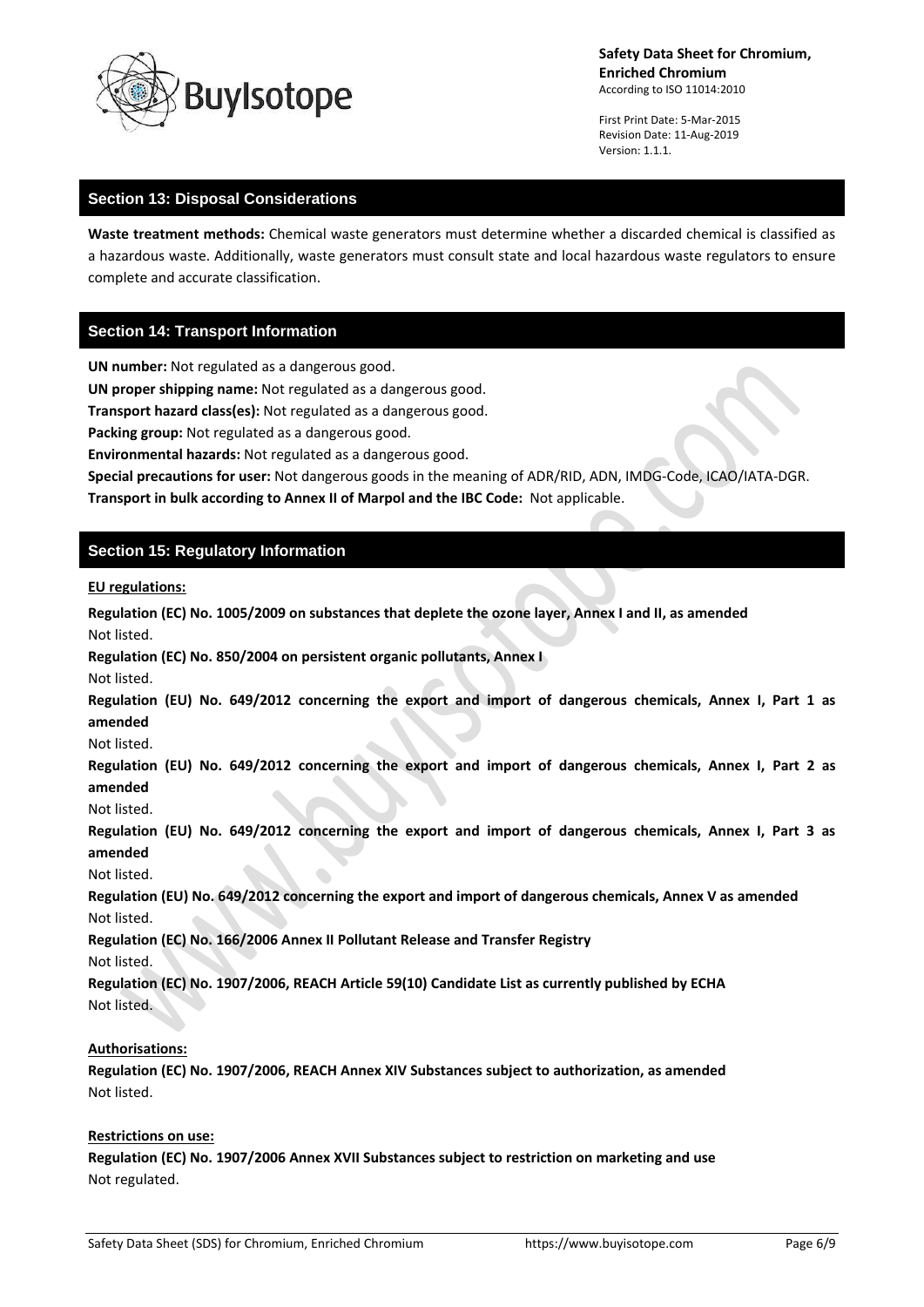

First Print Date: 5-Mar-2015 Revision Date: 11-Aug-2019 Version: 1.1.1.

**Regulation (EC) No. 1907/2006, REACH Annex XVII Substances subject to restriction on marketing and use as amended**

Not listed.

**Directive 2004/37/EC on the protection of workers from the risks related to exposure to carcinogens and mutagens at work**

# Not regulated.

**Directive 92/85/EEC: on the safety and health of pregnant workers and workers who have recently given birth or are breastfeeding.**

Not regulated.

# **Other EU regulations:**

**Directive 2012/18/EU on major accident hazards involving dangerous substances**

Not listed.

**Directive 98/24/EC on the protection of the health and safety of workers from the risks related to chemical agents at work.**

Always applicable.

**Directive 94/33/EC on the protection of young people at work**

Not listed.

**Other regulations:** The product is classified and labelled in accordance with EC directives or respective national laws. This Safety Data Sheet complies with the requirements of Regulation (EC) No 1907/2006, as amended.

**OSHA Hazards:** Target organ effect.

**SARA 302 Components:** No chemicals in this material are subject to the reporting requirements of SARA Title III, Section 302.

**SARA 313 Components:** The following components are subject to reporting levels established by SARA Title III, Section 313: Chromium / CAS No. 7440-47-3 / Revision Date 2007-07-01.

**SARA 311/312 Hazards:** Chronic Health Hazard.

**Massachusetts Right to Know Components:** Chromium / CAS No. 7440-47-3 / Revision Date 2007-07-01

**Pennsylvania Right to Know Components:** Chromium / CAS No. 7440-47-3 / Revision Date 2007-07-01

**New Jersey Right to Know Components:** Chromium / CAS No. 7440-47-3 / Revision Date 2007-07-01

**California Prop. 65 Components:** This product does not contain any chemicals known to the State of California to cause cancer, birth defects, or any other reproductive harm.

**National regulations:** Follow national regulation for work with chemical agents.

**Chemical safety assessment:** No Chemical Safety Assessment has been carried out.

# **Section 16: Other Information**

**List of abbreviations:**

ACGIH American Conference of Governmental Industrial Hygienists

ADR European Agreement Concerning the International Carriage of Dangerous Goods by Road

ALARA As Low As Is Reasonably Achievable

AMU Atomic Mass Unit

ANSI American National Standards Institute

BLS Basic Life Support

CAM Continuous Air Monitor

CAS Chemical Abstracts Service (division of the American Chemical Society)

CEN European Committee for Standardization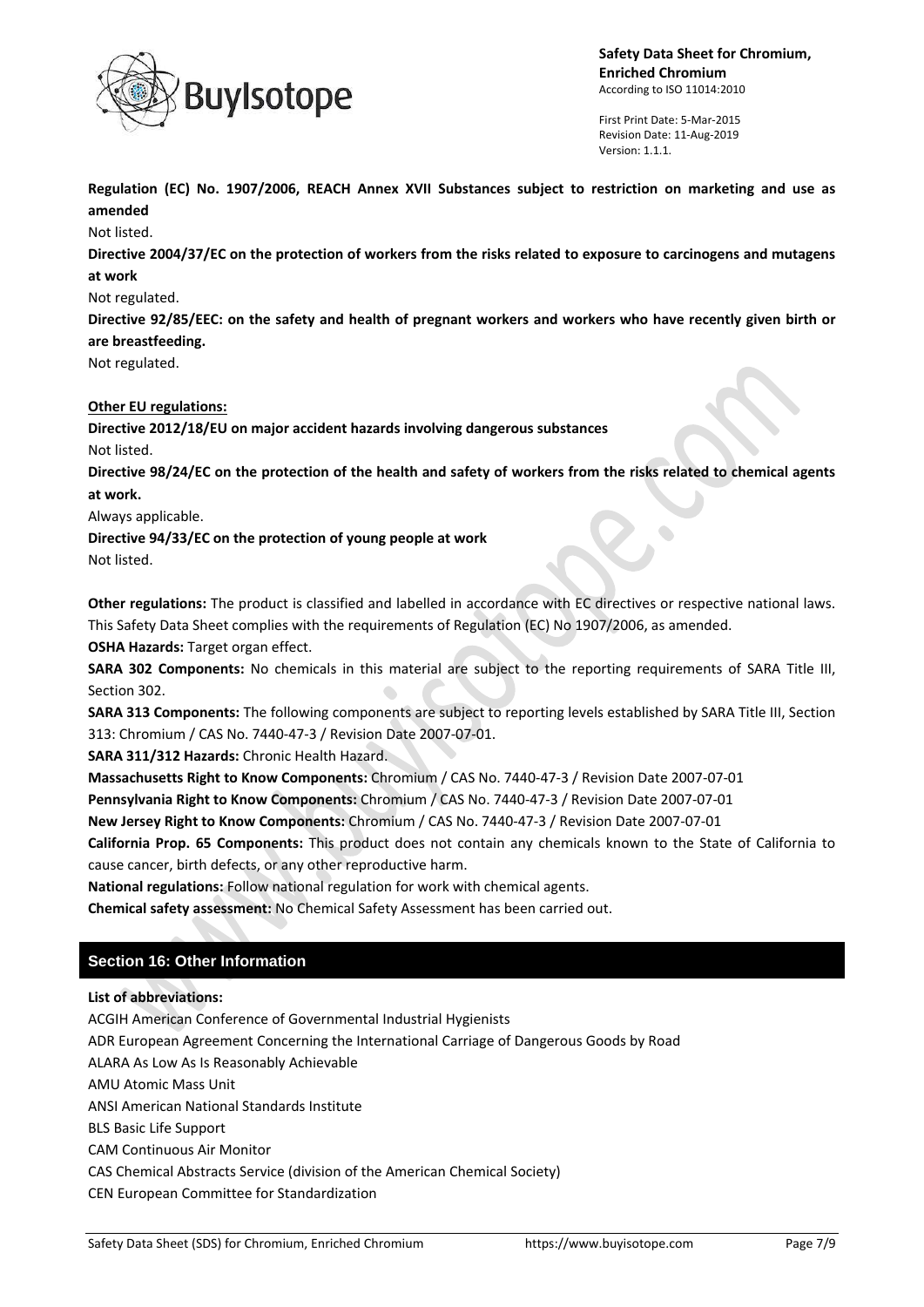

First Print Date: 5-Mar-2015 Revision Date: 11-Aug-2019 Version: 1.1.1.

CERCLA Comprehensive Environmental Response Compensation and Liability Act CLP Classification, Labelling and Packaging (European Union) CPR Controlled Products Regulations (Canada) CWA Clean Water Act (USA) DAC Derived Air Concentration (USA) DOE United States Department of Energy (USA) DOT United States Department of Transportation (USA) DSL Domestic Substances List (Canada) EC50 Half Maximal Effective Concentration EINECS European Inventory of Existing Commercial Chemical Substances EHS Environmentally Hazardous Substance ELINCS European List of Notified Chemical Substances EMS Emergency Response Procedures for Ships Carrying Dangerous Goods EPA Environmental Protection Agency (USA) EPCRA Emergency Planning and Community Right-To-Know Act (EPCRA) of 1986 GHS Globally Harmonized System HMIS Hazardous Materials Identification System (USA) IARC International Agency for Research on Cancer IATA International Air Transport Association IBC Intermediate Bulk Containers ICAO International Civil Aviation Organization IDLH Immediately Dangerous to Life or Health IMDG International Maritime Code for Dangerous Goods LC50 Lethal concentration, 50 percent LD50 Lethal dose, 50 percent LDLO Lethal Dose Low LOEC Lowest-Observed-Effective Concentration MARPOL International Convention for the Prevention of Pollution from Ships MSHA Mine Safety and Health Administration (USA) NCRP National Council on Radiation Protection & Measurements (USA) NDSL Non-Domestic Substances List (Canada) NFPA National Fire Protection Association (USA) NIOSH National Institute for Occupational Safety and Health (USA) NOEC No Observed Effect Concentration N.O.S. Not Otherwise Specified NRC Nuclear Regulatory Commission (USA) NTP National Toxicology Program (USA) OSHA Occupational Safety and Health Administration (USA) PBT Persistent Bioaccumulative and Toxic Chemical PEL Permissible Exposure Limit PIH Poisonous by Inhalation Hazard RCRA Resource Conservation and Recovery Act (USA) RCT Radiation Control Technician REACH Registration, Evaluation, Authorisation and Restriction of Chemicals (Europe) RID Regulations Concerning the International Transport of Dangerous Goods by Rail RTECS Registry of Toxic Effects of Chemical Substances SARA Superfund Amendments and Reauthorization Act (USA)